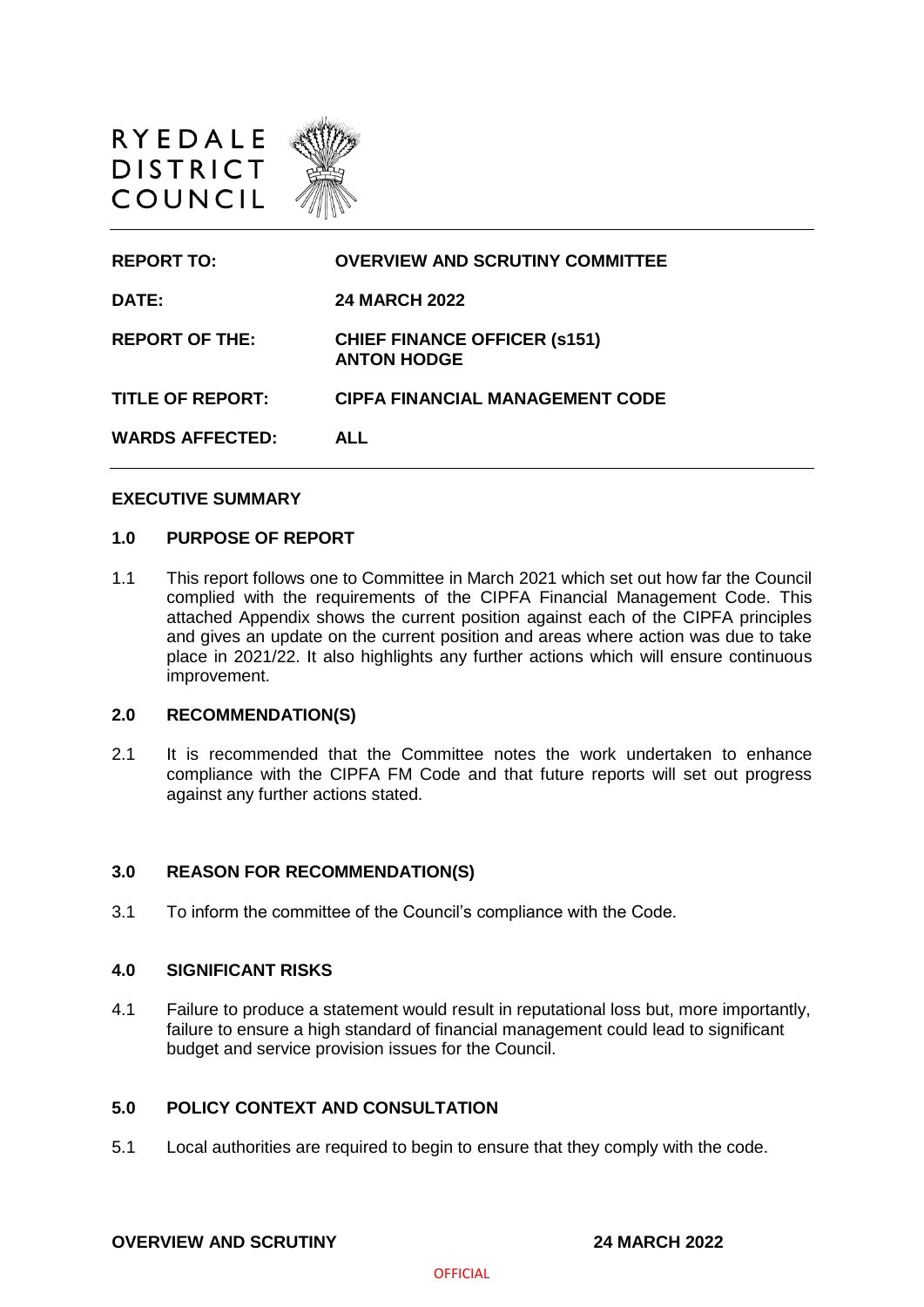# **6.0 REPORT CONTENTS**

- 6.1 In light of concerns around the financial resilience and management of local authorities, in particular after the well-publicised issues at Northamptonshire County Council, CIPFA developed, and consulted on, a draft code for good practice in financial management.
- 6.2 Finance in local government is governed by a complex mix of rules including primary legislation, regulation and professional standards. The general financial management of a local authority, however, has not historically been supported by a specific professional code. Therefore, the CIPFA FM code will, for the first time, set standards of financial management for local authorities in the UK.
- 6.4 The code is designed to support good practice in financial management and help local authorities demonstrate financial sustainability. It builds upon the underlying principles of leadership, accountability, transparency, professional standards, assurance and sustainability.
- 6.5 The FM code is also consistent with other CIPFA codes in that it is based on principles rather than narrow prescription. The code will not, therefore, detail specific financial management processes that each organisation must follow. Instead the local authority must demonstrate that the principles of the code, the Financial Management Standards, are being satisfied. Demonstrating this compliance with the code is the collective responsibility of elected members, S151 officers and their professional colleagues in the leadership team.
- 6.6 The code in itself, of course, does not eliminate financial pressure or risk but compliance with the code validates the organisation's ability to identify and manage risk and plan for long term financial sustainability.
- 6.7 The final CIPFA FM code was issued in October 2019 with 2021-22 being the first year of expected full compliance. However, In February 2021 CIPFA provided clarification on compliance with the code to reflect COVID-19 pressures. This stated that much of the existing Code requirements are based on statutory responsibilities, the timescales for which CIPFA is not able to influence. The Code does, however, allow for both flexibility and a proportionate approach:

"The manner in which compliance with the FM Code is demonstrated will be proportionate to the circumstances of each local authority."

and that:

"Financial management standards are to be guided by proportionality."

CIPFA concluded that while the first full year of compliance can remain as 2021/2022, it can do so within a more flexible framework where a proportionate approach is encouraged.

6.8 CIPFA guidance issued in February 2021 stated that the Council's Annual Governance Statement should include the overall conclusion of the assessment of the organisation's compliance with the principles of the FM Code.